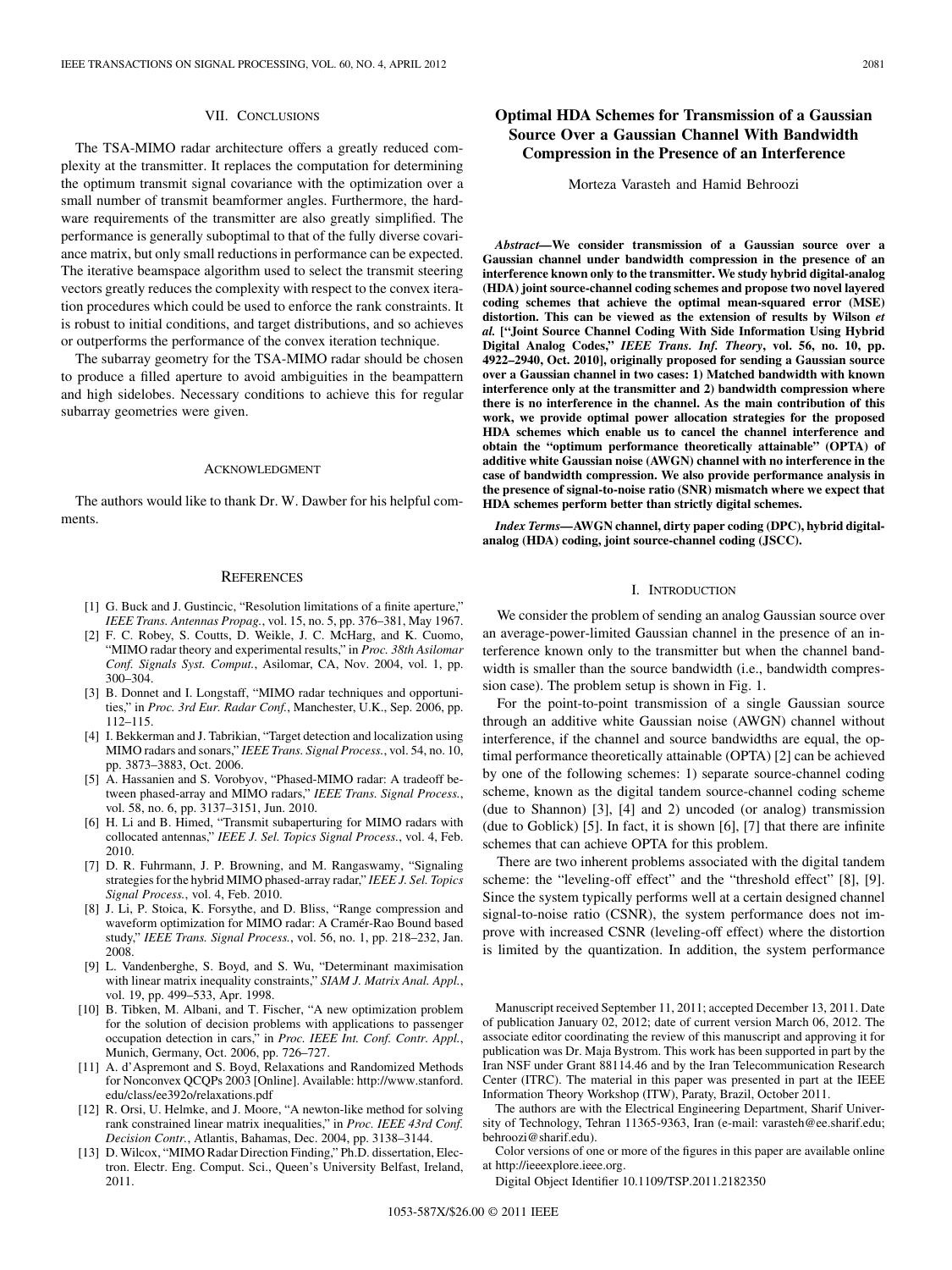

Fig. 1. Sending K samples of a Gaussian source  $V^K$  in N uses of a power-limited AWGN channel corrupted by an interference known only to the transmitter.

degrades drastically when the true CSNR is worse than the designed CSNR (threshold effect) since the index cannot be decoded. In order to exploit the advantages of both analog transmission and digital techniques, a family of HDA coding schemes were introduced in the literature; see, e.g., [9]–[17]. These methods usually offer better distortion performance than the purely analog or digital schemes; they do not suffer from the leveling-off effect, have a less severe threshold effect [12] compared with digital tandem source-channel coding schemes, and they can asymptotically achieve Shannon's OPTA limit at the designed CSNR.

With the presence of an interference known only to the transmitter, uncoded transmission is no longer an optimal scheme, while separate source-channel coding maintains optimality by applying dirty paper coding, also known as Costa coding [18]. Wilson, Narayanan and Caire [1] also proposed a new HDA code that can achieve OPTA in the presence of an interference known only to the transmitter. But all these schemes are designed for the matched-bandwidth case. In [1] some HDA schemes are also proposed for transmitting a Gaussian source with bandwidth compression but the channel has no interference.

In this paper, we propose two HDA layered-coding schemes which also transmit superimposed coded and uncoded information, but we fully exploit the potential of the dirty paper coding auxiliary random variable. Our schemes can be considered as generalization results of Costa [18] and Wilson *et al.* [1]. Our main contribution in this paper is to provide optimal power allocation strategies for the proposed layered schemes and thus obtain the OPTA of AWGN channel with no interference in the case of bandwidth compression.

The paper is organized as follows. We present the system model and problem statement in Section II. Then we introduce the proposed optimal HDA schemes that can achieve OPTA in Section III. Conclusions are given in Section IV.

# II. PROBLEM-STATEMENT

Let  $V \sim \mathcal{N}(0, \sigma_v^2)$ ,  $S \sim \mathcal{N}(0, Q)$  and  $W \sim \mathcal{N}(0, \sigma^2)$  be jointly independent Gaussian random variables (RVs).  $V^N$ ,  $S^N$ , and  $W^N$  denote  $N$ -dimensional random vectors with i.i.d. components distributed as  $V$ ,  $S$ , and  $W$ , respectively.

We consider the problem of transmitting an i.i.d. Gaussian source sequence,  $V^K \in \mathbb{R}^K$ , in N uses of an AWGN channel with i.i.d. Gaussian noise sequence  $W^N \in \mathbb{R}^N$ . We transmit in the presence of an interference,  $S^N$ , which is known to the transmitter but unknown to the receiver. First, the source sequence  $V^K$  is encoded to  $X^N = \varphi(V^K)$ , where the encoder function is of the form  $\varphi : \mathbb{R}^K \to \mathbb{R}^N$ . The transmitted sequence  $X^N$  is average-power limited to  $P > 0$ , i.e.,

$$
\frac{1}{N} \sum_{i=1}^{N} E\left[|X[i]|^2\right] \le P. \tag{1}
$$

Based on the channel output  $Y^N \in \mathbb{R}^N$ , the receiver makes an estimate of the source sequence  $V^K$  as  $\widehat{V}^K = \psi(Y^N)$  where  $\psi$ :  $\mathbb{R}^N \to \mathbb{R}^K$  is the decoding function. The quality of the estimate is measured by the average mean-square error (MSE) distortion,  $\Delta$  =  $\frac{1}{K}E[\sum_{i=1}^{K} d(V[i], \hat{V}[i])]$  where  $d(V[i], \hat{V}[i]) = (V[i] - \hat{V}[i])^{2}$ .

A joint source-channel code with input power constraint  $P$ , distortion D, and bandwidth ratio  $\lambda = \frac{N}{K}$  consists of a pair of mappings  $\varphi: V^K \in \mathbb{R}^K \to X^N \in \mathbb{R}^N$  and  $\psi: Y^N \in \mathbb{R}^N \to \widehat{V}^K \in \mathbb{R}^K$  such that both of the following equations are satisfied:  $\frac{1}{N}E[\left\|X^N\right\|^2] \leq P$ , and E $[d(V^K, \psi(Y^N))] \leq D$ . Let  $\mathcal{F}^{(K,N)}(P)$  denote all encoder and decoder functions  $(\varphi, \psi)$  defined as above. For any target distortion  $D \geq 0$ , the power-distortion region  $P(D)$  is defined as the convex closure of the set of all achievable power-distortion pairs  $(P, D)$ , where a power-distortion pair  $(P, D)$  is achievable if for any  $\delta > 0$ , there exists  $n_0(\delta)$  such that for any  $n \geq n_0(\delta)$  there exists  $(\varphi, \psi) \in \mathcal{F}^{(K,N)}(P)$ with distortion  $\Delta \leq D + \delta$ . Our aim is to show that the OPTA, which is defined for a fixed  $P$  as

$$
D_{\text{OPTA}}(P) = \inf \{ D | (P, D) \in \mathcal{P}(D) \}
$$
 (2)

i.e., the minimum achievable distortion for a fixed  $P$ , is achievable using the proposed HDA schemes.

Based on the Shannon's joint source-channel coding (JSCC) theorem [3], [4], the performance of a general JSCC system for transmitting an i.i.d. Gaussian source over an AWGN channel is always lower bounded by the OPTA, which is

$$
D_{\text{OPTA}}(P) = \frac{\sigma_v^2}{\left(1 + \frac{P}{\sigma^2}\right)^{\lambda}}.
$$

When  $\lambda = 1$ , the separate source and channel coding (which can be realized as the concatenation of an optimal quantizer with an optimal capacity-achieving code) is optimal. This optimal distortion can also be achieved by uncoded transmission [5], [19]. In [6], it is shown that there is a family of infinitely many schemes that are optimal, which contains the separation scheme and uncoded transmission as special cases.

The optimal distortion can be obtained even in the presence of an interference by using the separate source and channel coding scheme. In [1], an HDA coding scheme (known as HDA Costa) is proposed that can achieve this MSE distortion. As the extension of Bross *et al.*'s [6] result in the presence of an interference known only to the transmitter, it is shown that [1] there is a family of infinitely many schemes that are optimal for this problem where the separation and the HDA Costa schemes are special cases.

# III. PROPOSED SCHEMES FOR TRANSMITTING A GAUSSIAN SOURCE WITH BANDWIDTH COMPRESSION

We now consider the problem of transmitting  $K$  samples of an i.i.d. Gaussian source to a single user in  $N = \lambda K (\lambda < 1)$  uses of an AWGN channel in the presence of an interference fully known only to the transmitter. In this Section, we propose two layered HDA schemes and show that they can achieve the optimal distortion. In each layer, we use HDA schemes, introduced in [1], for transmitting  $K = N$ samples of a Gaussian source in  $N$  uses of a power-limited Gaussian channel. Here we only give a high-level description and analysis of the schemes without detailed proofs. In particular, in many steps of the analysis we treat finite-blocklength coding schemes as idealized systems with asymptotically large blocklengths.

*Theorem 1:* For the point-to-point transmission of a single Gaussian source through an AWGN channel with bandwidth compression, and in the presence of an interference known only to the transmitter, the OPTA can be achieved by both of the following two-layer coding schemes:

- 1) a layered coding scheme, consisting of "Costa" and "HDA Costa" layers;
- 2) a layered coding scheme, consisting of "superimposed Costa and HDA Costa" layers.

# *A. Scheme-I: Layering With "Costa" and "HDA Costa" Coding*

In this scheme, the source sequence  $V^K$  is split in two parts: the first  $N$  samples of the source sequence, indicated by  $V_1^N$ , is encoded by the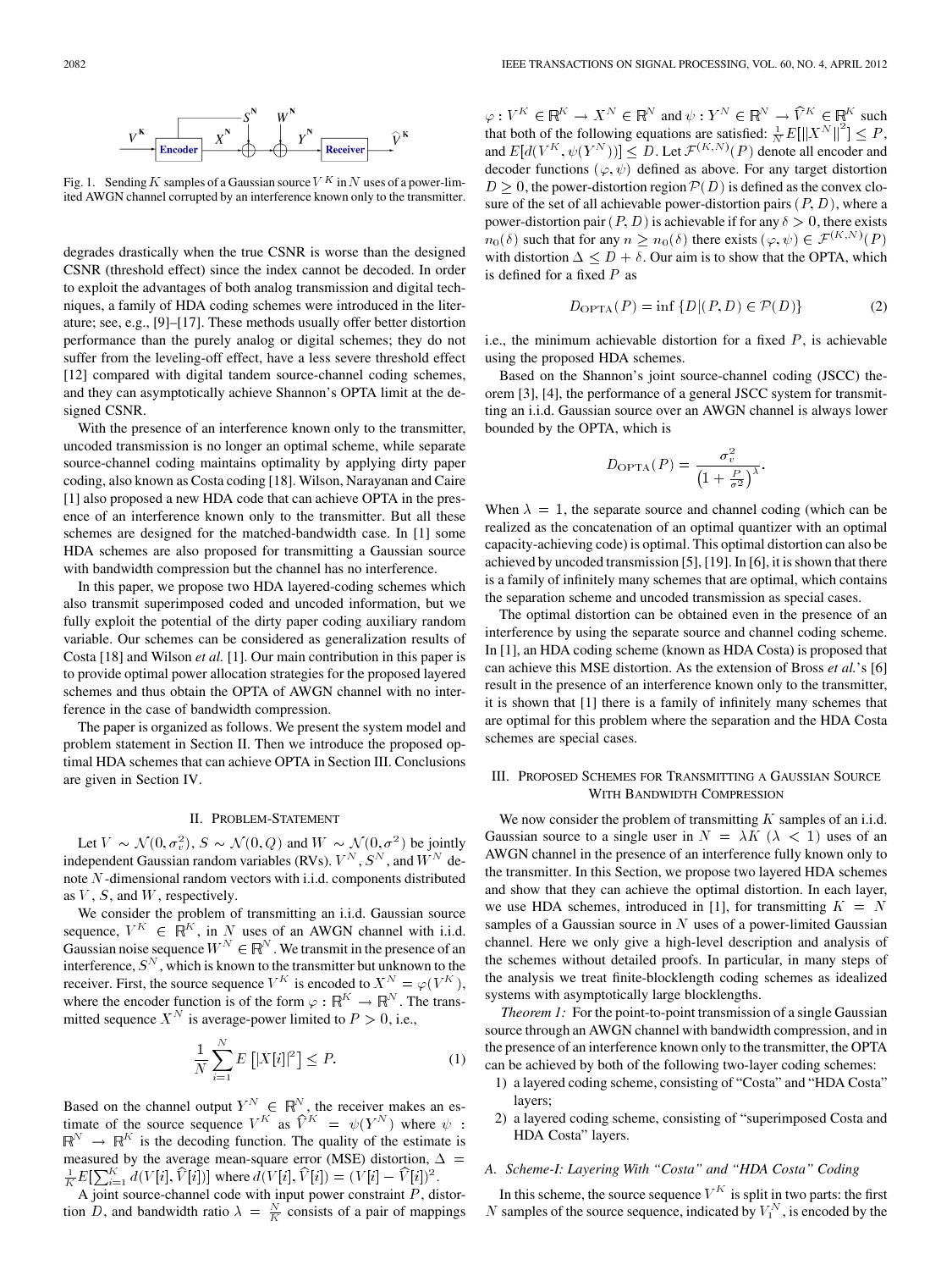HDA Costa encoder that treats  $S<sup>N</sup>$  as interference and uses averagepower  $P_1 = a$ . Let  $U_1$  be an auxiliary random variable given by

$$
U_1 = X_1 + \alpha_1 S + k_1 V_1 \tag{3}
$$

where  $X_1 \sim \mathcal{N}(0, P_1)$ ,  $S \sim \mathcal{N}(0, Q)$  and  $V_1$  are independent. The scaling factors  $\alpha_1$ , and  $k_1^2$  are set to be

$$
\alpha_1 = \frac{P_1}{P + \sigma^2}, \quad k_1^2 = \frac{P_1^2}{(P + \sigma^2)\sigma_v^2}.
$$
 (4)

For given  $V_1^N$  and  $S^N$ , we find a sequence  $U_1^N$  such that  $(U_1^N, S^N, V_1^N)$  are jointly typical and transmit  $X_1^N = U_1^N$  - $\alpha_1 S^N - K_1 V_1^N$ . The code construction and encoding procedures are as follows [1]:

*Codebook Generation:* Generate a codebook  $C_u$  of block length  $N$ and with  $2^{NR}$  codewords by independent i.i.d. generation of the codewords components according to the RV in 3. These codewords are revealed to the encoder and the decoder.

*Encoding:* Given the source sequence  $V_1^N$  and known interference sequence  $S^N$ , the encoder looks for an N-dimensional vector  $U_1^N \in$  $\mathcal{C}_u$  such that  $(U_1^N, S^N, V_1^N)$  are jointly typical, and then if this process was successful the transmitter sends  $X_1^N = U_1^N - \alpha_1 S^N - \hat{K}_1 V_1^N$ . Otherwise, an encoding failure is declared and a zero-sequence  $X_1^N$  = 0 is transmitted.

In the second stream, the remaining  $K - N$  samples of the source sequence, denoted by  $V_2^{K-N}$ , is encoded to  $X_2^N$  by Digital Costa encoder [1] that treats  $S^{\tilde{N}}$  and  $X_1^N$  as interference and uses averagepower  $P_2 = P - a$ . Let  $U_2$  be an auxiliary random variable given by

$$
U_2 = X_2 + \alpha_2(S + X_1)
$$
 (5)

where  $X_2 \sim \mathcal{N}(0, P_2)$ ,  $X_1$  and S are independent and the scaling factor is set to be

$$
\alpha_2 = \frac{P_2}{P_2 + \sigma^2}.\tag{6}
$$

.

We first quantize the source sequence,  $V_2^{K-N}$ , using an optimal quantizer to produce an index  $m \in [1, \ldots, 2^{N \overline{R}_2}]$ , where  $R_2 = \frac{1}{2} \log \left(1 + \frac{P_2}{\sigma^2}\right) - \epsilon$ . Then the index is transmitted using Costa's writing on dirty paper coding (DPC) scheme [18]. We create an N-length i.i.d. Gaussian codebook  $\mathcal{U}_2$  with  $2^{NI(U,Y)}$  codewords, where each component of the codeword is Gaussian with zero mean and variance  $P_2 + \alpha_2^2(Q_1 + P_1)$ . Then, evenly distribute these codewords over  $2^{NR_2}$  bins. For each codeword  $U_2^N$ , let  $i(U_2^N)$ be the index of the bin containing  $U_2^N$ . For a given quantization index m, we look for a codeword  $\overline{U_2^N}$  such that  $i(\overline{U_2^N})^T = m$  and  $(U_2^N, S^N, X_1^N)$  are jointly typical. Therefore, we need to transmit  $X_2^N = U_2^N - \alpha_2 (S^N + X_1^N)$ . We merge and linearly combine both layers and transmit  $X^N = X_1^N + X_2^N$ .

At the receiver, the digital Costa layer of the received signal  $Y^N = X^N + S^N + \tilde{W}^N$  is decoded first, yielding the Costa auxiliary codeword  $U_2^N$ . Decoding of the Costa code requires that  $R(D) = \frac{\lambda}{1-\lambda}C(P_2)$ , where  $R(D) = \frac{1}{2}\log\left[\frac{\sigma_v^2}{D}\right]$  is the rate-distortion function of a Gaussian source and  $C(P_2)$  is the capacity of the AWGN channel with an SNR equals to  $\frac{P_2}{\sigma^2}$ , achievable by Costa coding. Therefore, the distortion of Costa layer is given by

$$
D_{\text{Costa}} = \sigma_v^2 \left( 1 + \frac{P - a}{\sigma^2} \right)^{-\frac{\lambda}{1 - \lambda}}
$$

For the HDA stream, we look for an  $U_1^N$  that is jointly typical with  $Y^N$ , treating  $X_2^N$  as additional Gaussian noise. The optimal estimate

of  $V_1^N$  is obtained based on these two vectors,  $U_1^N$  and  $Y^N$ . So, the distortion achieved by the HDA Costa layer is given by

$$
D_{\text{HDA}} = \sigma_v^2 \left( 1 + \frac{a}{P - a + \sigma^2} \right)^{-1}.
$$

As a result, the overall distortion at the receiver can be obtained as [15]  $D = \lambda D_{\text{HDA}} + (1 - \lambda) D_{\text{Costa}}, \text{ i.e.,}$ 

$$
D = \frac{1}{K} \sigma_v^2 \left[ \frac{K - N}{\left(1 + \frac{P - a}{\sigma^2}\right)^{\frac{N}{K - N}}} + \frac{N}{1 + \frac{a}{P - a + \sigma^2}} \right].
$$
 (7)

By optimizing the final achievable distortion  $D$  of (7) with respect to  $a$  we obtain the optimal power allocation as follows:

$$
a^* = \sigma^2 \left[ 1 - \left( 1 + \frac{P}{\sigma^2} \right)^{1 - \lambda} \right] + P. \tag{8}
$$

Substituting (8) in (7) yields the following achievable distortion:

$$
D(a^*) = \frac{\sigma_v^2}{\left(1 + \frac{P}{\sigma^2}\right)^\lambda}.
$$
\n(9)

We observe that the proposed scheme is optimal in the sense of achieving the OPTA.

# *B. Scheme II: Layering With Superimposed Costa and HDA Costa Coding*

We split the source exactly as in the previous case where one stream is a mapping of  $\mathbb{R}^{K-N}$  arrow $\mathbb{R}^{N}$  by the digital Costa encoder, that maps source blocks  $V^{K-N} \in \mathbb{R}^{K-N}$  onto channel codewords  $X_{1c}^{N} \in \mathbb{R}^{N}$ . The other stream is also a mapping  $\mathbb{R}^{N}$  arrow $\mathbb{R}^{N}$  that maps the  $\mathbb{R}^N$ . The other stream is also a mapping  $\mathbb{R}^N$  arrow  $\mathbb{R}^N$  that maps the remaining N samples of the source sequence, denoted by  $V^N \in \mathbb{R}^N$ onto channel codewords  $X_{2c}^N \in \mathbb{R}^N$  by the superimposed Costa and HDA encoder, introduced in [1].

*First Layer:* In the first layer, Costa layer,  $K - N$  samples of the source sequence will be mapped to the  $N$ -dimensional vector. The auxiliary random variable  $U_{1c}$  is defined by

$$
U_{1c} = X_{1c} + \alpha_{1c}S \tag{10}
$$

where  $X_{1c} \sim \mathcal{N}(0, P_1)$ ,  $\alpha_{1c} = \frac{P_1}{P + \sigma^2}$  and  $P_1 = P - a$ .

*Second Layer:* In the second layer, the transmitted signal is obtained as the superposition of two signals  $X_{2c}$  and  $X_{2hc}$ , which are the outputs of a digital Costa encoder and an HDA Costa encoder, respectively. The source signal is first quantized at a rate of  $R \leq C$  using an optimal source code. The first stream consists of a digital Costa encoder that encodes the quantization index by treating  $S^N + X_{1c}^N$  as known interference and produces the signal  $X_{2c}^N$ , with average power  $P_c$ . Powers allocated to both HDA Costa and Costa encoder are functions of transmission rate but we should pay attention to satisfaction of channel input power constraint of both paths in the second layer. The auxiliary random variable for the first stream in the second layer will be as follows:

$$
U_{2c} = X_{2c} + \alpha_{2c}(X_{1c} + S) \tag{11}
$$

where  $X_{2c} \sim \mathcal{N}(0, P_c)$ ,  $\alpha_{2c} = \frac{P_c}{a + \sigma^2}$  and the signal power of this stream (digital Costa scheme) is chosen to be  $P_c = (a + \sigma^2)(1 - 2^{-2R})$ .

The second stream consists of an HDA Costa encoder that encodes the quantization error, treating  $S^N + X^N_{1c} + X^N_{2c}$  as known interference and produces  $X_{2hc}^N$ , with average power  $P_{hc} = (a + \sigma^2)2^{-2R} - \sigma^2$ . The auxiliary random variable is given by

$$
U_{2hc} = X_{2hc} + \alpha_{2hc}(S + X_{2c} + X_{1c}) + ke,
$$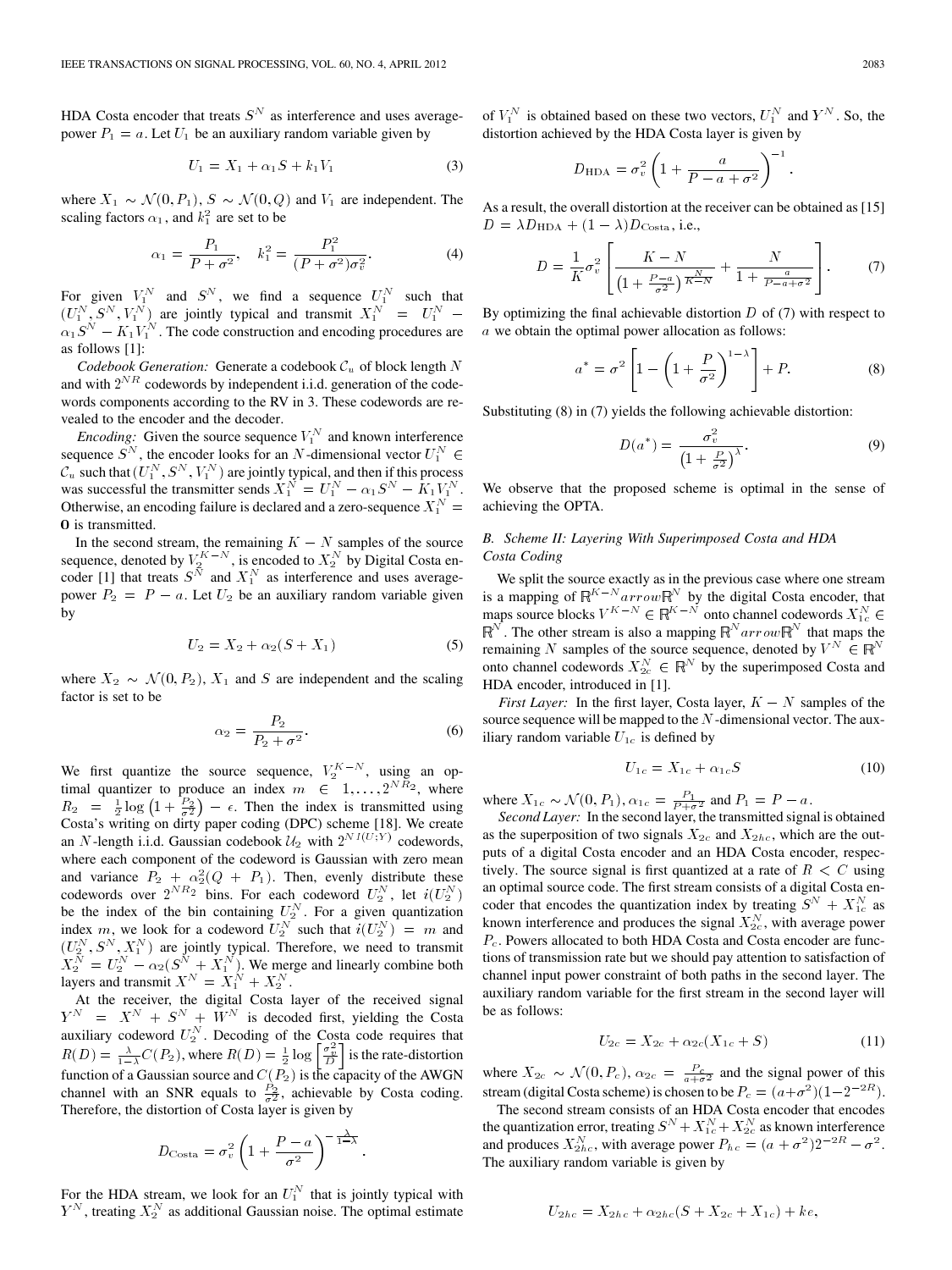where  $X_{2hc} \sim \mathcal{N}(0, P_{hc})$ ,  $e \sim \mathcal{N}(0, \sigma_v^2 2^{-2R})$ . The coefficients  $\alpha_{2hc}$ and  $k$  are set as

$$
\alpha_{2hc} = \frac{P_{hc}}{P_{hc} + \sigma^2}, \quad k^2 = \frac{P_{hc}^2}{(P_{hc} + \sigma^2)\sigma_v^2 2^{-2R}}.
$$
 (12)

Therefore, the transmitted signal for the second layer is superposition of two signals, i.e.,  $X_{2c}^{N} + X_{2hc}^{N}$  with average power  $P_c + P_{hc} = a$ .

At the decoder, we first decode the first layer, treating the second layer as additional noise and then we decode the second layer. As we know the first layer is used as side information for the second layer, so decoding of the second layer is independent of the first layer. Note that the overall achievable distortion from the second layer is the distortion in estimating  $e$ . By similar analysis of the final minimum mean squared error (MMSE) distortion in Section III-A, the following average distortion is achievable:

$$
D = \frac{1}{K} \sigma_v^2 \left[ \frac{K - N}{\left(1 + \frac{P - a}{a + \sigma^2}\right)^{\frac{N}{K - N}}} + \frac{N2^{-2R}}{1 + \frac{P_{hc}}{\sigma^2}} \right].
$$
 (13)

Minimizing  $(13)$  with respect to parameter " $a$ " yields

$$
a^* = \left(\frac{P+\sigma^2}{\sigma^2}\right)^{\lambda-1} (\sigma^2 + P) - \sigma^2.
$$
 (14)

By substituting (14) in (13), the distortion achieved by this scheme is as follows

$$
D(a^*) = \frac{\sigma_v^2}{\left(1 + \frac{P}{\sigma^2}\right)^{\lambda}}.\tag{15}
$$

It can be seen that the interference is totally canceled and the distortion of the AWGN channel without interference is achieved.

### *C. Performance Analysis in the Presence of SNR Mismatch*

In this section, we consider the performance of the above JSCC schemes for the case of SNR mismatch where we design the scheme to be optimal for a channel noise variance  $\sigma^2$  but the actual noise variance is  $\sigma_a^2$ . Separation based digital schemes suffer from the threshold effect. When the channel SNR is worse than the designed SNR, the index cannot be decoded. Also, when the channel SNR is better than the designed SNR, the distortion is limited by the source coding and does not improve. However, the hybrid digital analog schemes offer better performance in this situation (here we consider only the case when the actual SNR is better than the designed SNR).

*Scheme I:* When SNR is better than the designed SNR in the first scheme, the digital Costa path will be decoded correctly and the achievable distortion for this layer will be as follows:

$$
D_d = \sigma_v^2 \left( 1 + \frac{P - a}{\sigma^2} \right)^{-\frac{N}{K - N}}.
$$
 (16)

Then, we will estimate the first  $N$  samples of the source sequence by using the decoded codeword,  $U_1^N$ , and the received sequence,  $Y^N =$  $X_1^N + X_2^N + S^N + W^N$ . We use the following matrices to estimate the source:

$$
B_1 = \begin{bmatrix} K_1 \sigma_v^2 \\ 0 \end{bmatrix} \tag{17}
$$

$$
C_1 = \begin{bmatrix} a + \alpha_1^2 Q + K_1^2 \sigma_v^2 & a + \alpha_1 Q \\ a + \alpha_1 Q & P + Q + \sigma_a^2 \end{bmatrix}.
$$
 (18)

Finally, the achievable distortion is as follows:

$$
D = \frac{1}{K} \left[ \frac{(K - N)\sigma_v^2}{\left(1 + \frac{P - a}{\sigma^2}\right)^{\frac{N}{(K - N)}}} + N \left(\sigma_v^2 - B_1^T C_1^{-1} B_1\right) \right].
$$
 (19)



Fig. 2. *SNR mismatch*. Transmission of a Gaussian source  $V^K$  over a powerlimited AWGN channel corrupted by interference known only to the transmitter in the case of bandwidth compression.

*Scheme II:* In this scheme, we should pay attention, that unlike the case of SNR matched, the achievable distortion will be affected by the variable rate used in the second layer (superimposed layer). When SNR is better than the designed SNR, the digital Costa layer will be decoded correctly, and we have

$$
D_d = \sigma_v^2 \left( 1 + \frac{P - a}{a + \sigma^2} \right)^{-\frac{N}{K - N}}.
$$
 (20)

For the second layer, the digital Costa stream will be decoded correctly. The distortion of the second layer will be the estimation distortion based on decoded codewords and the received sequence,  $\boldsymbol{Y}^N$  =  $X_{1c}^{N} + X_{2c}^{N} + X_{2hc}^{N} + S^{N} + W^{N}$ . The correlation and covariance matrices used for estimating the source will be as follows:

$$
B_2 = \begin{bmatrix} k2^{-2R}\sigma_v^2\\0 \end{bmatrix} \tag{21}
$$

$$
C_2 = \begin{bmatrix} A_1 & A_2 \\ A_2 & A_3 \end{bmatrix} \tag{22}
$$

where

$$
A_1 = P_{hc} + \alpha_{hc}^2 (Q + P - a + P_c) + k^2 2^{-2R} \sigma_v^2
$$
  
\n
$$
A_2 = P_{hc} + \alpha_{hc} (Q + P - a + P_c)
$$
  
\n
$$
A_3 = P + Q + \sigma_a^2.
$$

Therefore, the distortion achieved by this scheme is as follows:

$$
D = \frac{1}{K} \left[ \frac{(K - N)\sigma_v^2}{\left(1 + \frac{P - a}{a + \sigma^2}\right)^{\frac{N}{K - N}}} + N \left(\sigma_v^2 - B_2^T C_2^{-1} B_2\right) \right].
$$
 (23)

The performance of both proposed schemes for  $\lambda = \frac{N}{K} = 0.5$  are shown in Fig. 2. The designed SNR and the actual SNR in decibels are defined as  $10\log_{10}\left(\frac{P}{\sigma^2}\right)$  and  $10\log_{10}\left(\frac{P}{\sigma^2}\right)$ , respectively. In this example, the designed SNR is fixed at 10  $\overrightarrow{dB}$  and the actual SNR is varied from 10 to 30 dB. It can be seen that Scheme II performs better than Scheme I over the entire range of SNRs.

### IV. CONCLUSION

In this work, we considered HDA coding schemes for the transmission of a Gaussian source over a power-limited AWGN channel in the presence of interference known only to the transmitter. In particular, layered JSCC schemes for this problem were analyzed under